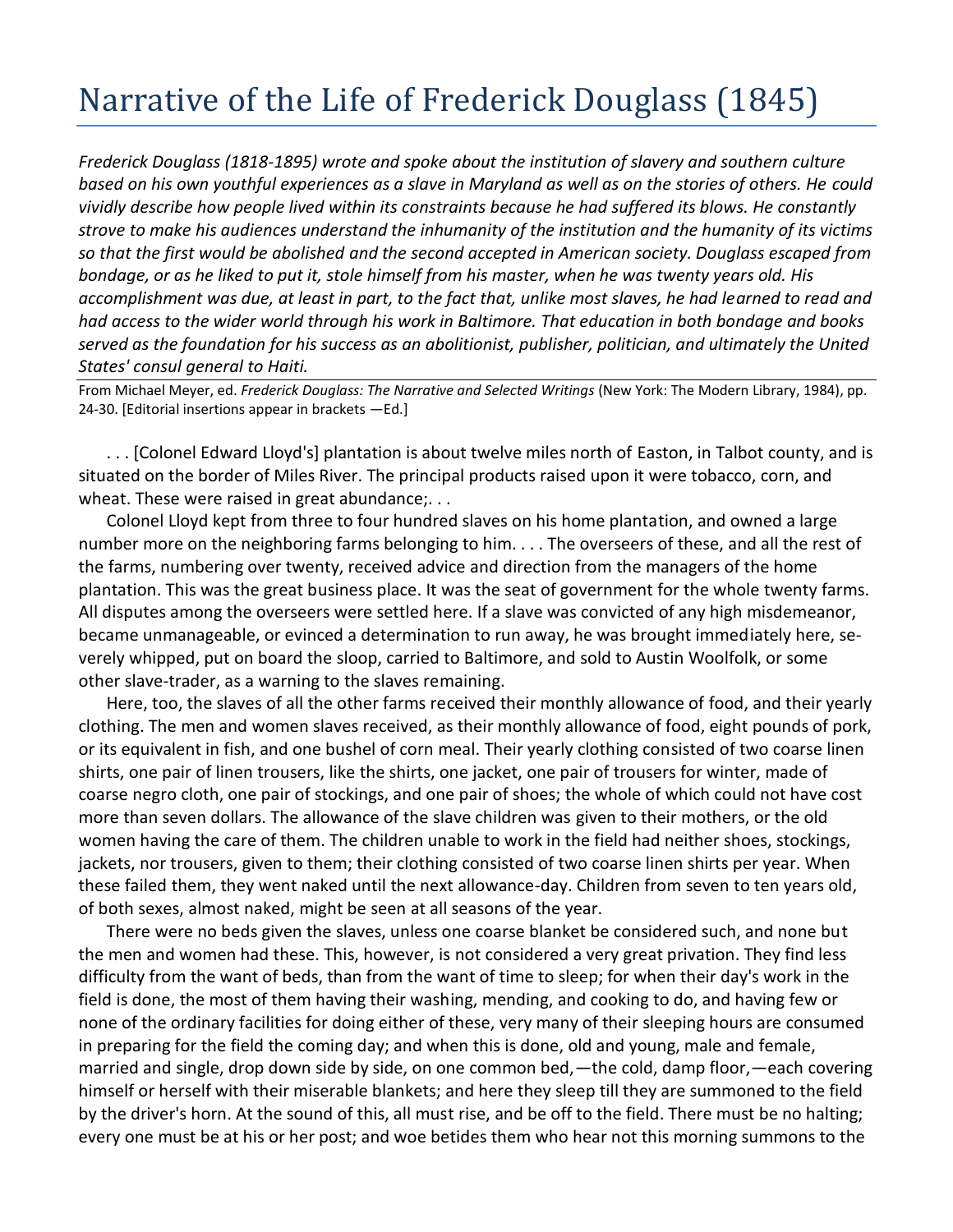field; for if they are not awakened by the sense of hearing, they are by the sense of feeling: no age nor sex finds any favor. Mr. Severe, the overseer, used to stand by the door of the quarter, armed with a large hickory stick and heavy cowskin, ready to whip any one who was so unfortunate as not to hear, or, from any other cause, was prevented from being ready to start for the field at the sound of the horn.

Mr. Severe was rightly named: he was a cruel man. I have seen him whip a woman, causing the blood to run half an hour at the time; and this, too, in the midst of her crying children, pleading for their mother's release. He seemed to take pleasure in manifesting his fiendish barbarity. Added to his cruelty, he was a profane swearer.... The field was the place to witness his cruelty and profanity. His presence made it both the field of blood and of blasphemy. From the rising till the going down of the sun, he was cursing, raving, cutting, and slashing among the slaves of the field, in the most frightful manner. His career was short. He died very soon after I went to Colonel Lloyd's; and he died as he lived, uttering, with his dying groans, bitter curses and horrid oaths. His death was regarded by the slaves as the result of a merciful providence.

Mr. Severe's place was filled by a Mr. Hopkins. He was a very different man. He was less cruel, less profane, and made less noise, than Mr. Severe. His course was characterized by no extraordinary demonstrations of cruelty. He whipped, but seemed to take no pleasure in it. He was called by the slaves a good overseer.

The home plantation of Colonel Lloyd wore the appearance of a country village. All the mechanical operations for all the farms were performed here. The shoemaking and mending, the blacksmithing, cartwrighting, coopering, weaving, and grain-grinding, were all performed by the slaves on the home plantation. The whole place wore a business-like aspect very unlike the neighboring farms. The number of houses, too, conspired to give it advantage over the neighboring farms. It was called by the slaves the Great House Farm. Few privileges were esteemed higher, by the slaves of the out-farms, than that of being selected to do errands at the Great House Farm.... He was called the smartest and most trusty fellow, who had this honor conferred upon him the most frequently. The competitors for this office sought as diligently to please their overseers, as the office-seekers in the political parties seek to please and deceive the people. The same traits of character might be seen in Colonel Lloyd's slaves, as are seen in the slaves of the political parties.

The slaves selected to go to the Great House Farm, for the monthly allowance for themselves and their fellow-slaves, were peculiarly enthusiastic. While on their way, they would make the dense old woods, for miles around, reverberate with their wild songs, revealing at once the highest joy and the deepest sadness. They would compose and sing as they went along, consulting neither time nor tune.... They would sometimes sing the most pathetic sentiment in the most rapturous tone, and the most rapturous sentiment in the most pathetic tone. ... I have sometimes thought that the mere hearing of those songs would do more to impress some minds with the horrible character of slavery, than the reading of whole volumes of philosophy on the subject could do.

I did not, when a slave, understand the deep meaning of those rude and apparently incoherent songs. I was myself within the circle; so that I neither saw nor heard as those without might see and hear. They told a tale of woe which was then altogether beyond my feeble comprehension; they were tones loud, long, and deep; they breathed the prayer and complaint of souls boiling over with the bitterest anguish. Every tone was a testimony against slavery, and a prayer to God for deliverance from chains. The hearing of those wild notes always depressed my spirit, and filled me with ineffable sadness. I have frequently found myself in tears while hearing them.... To those songs I trace my first glimmering conception of the dehumanizing character of slavery. I can never get rid of that conception. Those songs still follow me, to deepen my hatred of slavery, and quicken my sympathies for my brethren in bonds….

I have often been utterly astonished, since I came to the north, to find persons who could speak of the singing, among slaves, as evidence of their contentment and happiness. It is impossible to conceive